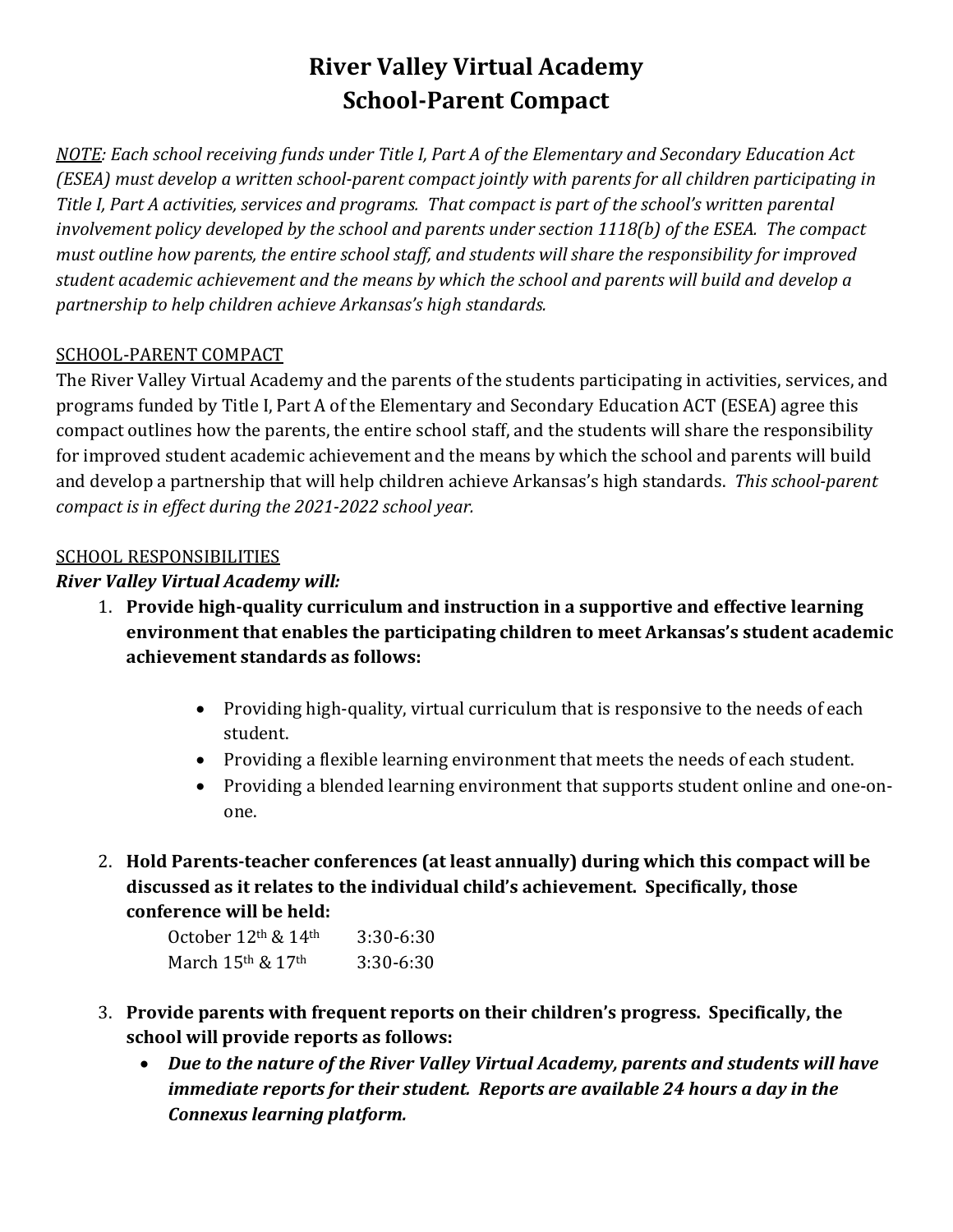- 4. **Provide parents reasonable access to staff. Specifically, staff will be available for consultation with parents as follows:** 
	- River Valley Virtual Academy will provide access to staff by providing ongoing communication with parents and students. River Valley Virtual Academy will communication with parents by using Remind 101, email, Connexus mail, text messages, newsletters, and Zoom conferences.

## 5. **Provide parents opportunities to volunteer and participate in their child's class and/or observe in the classroom.**

- Parent Information Sessions throughout the school year
- Open House
	- **virtual**
- 2 parent/teacher conferences
- \* Report to the Public
	- **September 7th at 9:00 a.m.**
- Band/Choir Nights at VBSD Schools
- Meet the Coach—Athletic Nights
- ◆ School Newsletter
- $\div$  Facebook page
- Twitter
- ◆ School Website
- ◆ Parent Center
- ◆ Band and Athletic Booster club
- Connexus grading system
- ◆ Remind 101
- Teacher Appreciation Week

## **Parent Responsibilities (Created by Parent Involvement Committee)**

## **We, as parents, will support our children's learning in the following ways:**

- *Support my child by serving as the Learning Coach*
- *Monitor daily lessons and grades*
- *Staying informed about my child's education and communication with the school by promptly reading and responding to all notices*
- *Attend parent-teacher conferences*
- *Provide a quiet study area for online learning*